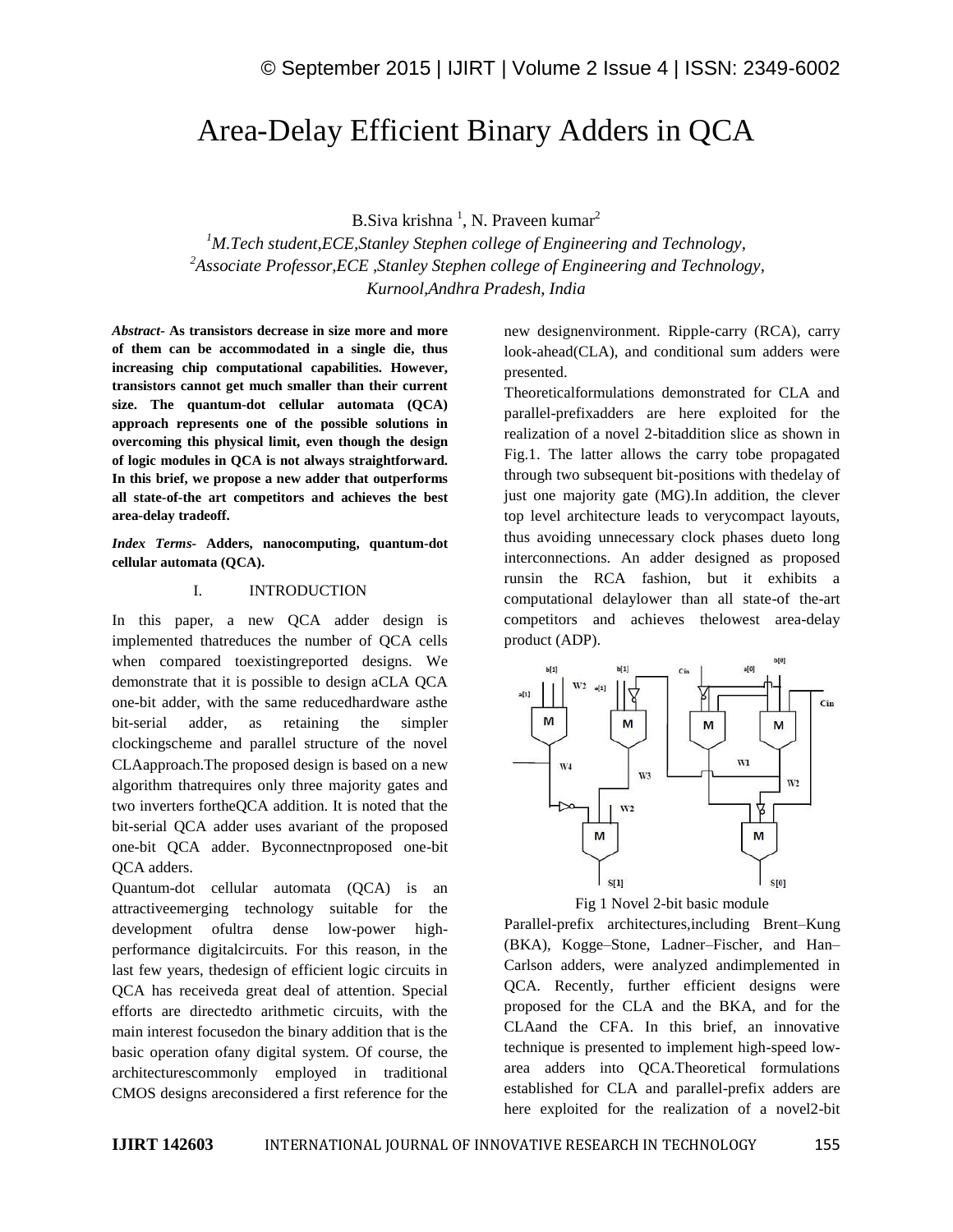addition slice. The latter allows the carry to be propagated through two subsequent bit-positions with the delay ofjust one majority gate (MG). In addition, the clever top level architecture leads to very compact layouts, thus avoidingunnecessary clock phases due to lengthy interconnections.

### II. RELATED WORKS

QCA is based on the interface of bi-stable QCA cellsconstructed from four quantum-dots. A highlevel design of two polarized QCA cells is shown in Fig. 2. Each cell isconstructed from four quantum dots arranged in a squarepattern. The cell is charged with two electrons, which are free of chargeto tunnel between adjacent dots. These electrons tend totake up antipodal sites as a result of their mutual electrostaticrepulsion. Thus, there exist two equalenergeticallyminimal arrangements of the two electrons in the QCA cell asshown in Fig. 2. These two arrangements are denoted as cellpolarization  $P =$  $+1$  and  $P = -1$  correspondingly. By using cellpolarization  $P = +1$  to represent logic "1" and  $P =$ -1 torepresent logic "0", binary information can be encoded.



Arrays of QCA cells can be set to perform all logicfunctions. This is owed to the Columbic interactions,whichinfluences the polarization of neighboring cells. QCAdesigns have been proposed with potential barriersbetweenthe dots that can be controlled and used to clock QCAdesigns. The fundamental QCA logic devices are the QCA wire,majority gate and inverter.

**QCA wire**: In a QCA wire, the binary signal propagatesfrom input to output because of theColumbicconnectionsbetween cells. This is a result of the system attempting to settleto a ground state. Any cells alongthe wire that are antipolarizedto the input would be at a high energy level, andwould soon settle to the correct groundstate. The propagationin a 90-degree QCA wire is shown in Fig. 4. Other than the 90-degree QCA wire, a 45 dgreeQCA wire can also be used. Inthis case, the propagation of the binary signal alternatesbetween the two polarizations.

Advance, there exists a so-callednon-linear QCA wire, in which cells with 90-degree orientationcan be placed next toone more, but off center.



Figure 3 A QCA wire (90-degree)

**Structure of Majority gate:**Themajoritygate performs a three-input logic function. Assumingthe inputs are A, B and C, the logic function of the majoritygate is

m(A, B,C) = A|B + B|C + A|C ……………….(1)

By fixing the polarization of one input as logic "1" or "0", wecan get an OR gate and an AND gate respectively.Morecomplex logic circuits can then be designed from OR andAND gates.



Fig: Structure of Majority gate

In this brief, an innovative technique is presented toimplement high-speed low-area adders in QCA. CLAand parallel-prefix adders are here exploited for therealization of a novel 2-bit addition slice. The latterallows the carry to be propagated through twosubsequent bit-positions with the delay of just onemajority gate (MG). In addition, the clever top levelarchitecture leads to very compact layouts, thusavoiding unnecessary clock phases due to longinterconnections. An adder designed as proposed runsin the RCA fashion, but it exhibits a computationaldelay lower than all state-of the- art competitors andachieves the lowest area-delay product (ADP).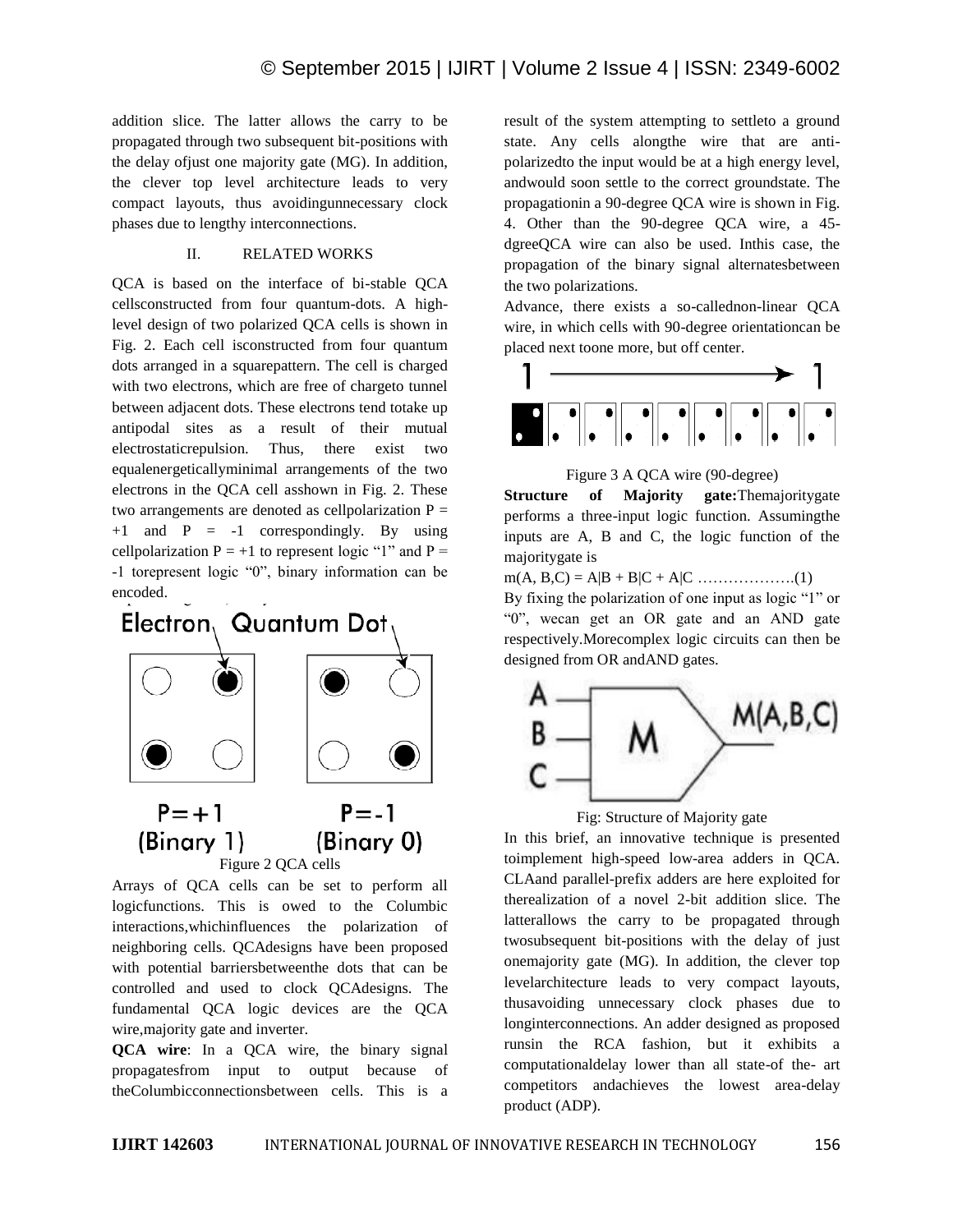Several designs of adders in QCA exist in literature.The RCA [11], [13] and the CFA [12] process n-bitoperands by cascading n full-adders (FAs).



Fig. 2. Novel n-bit adder (a) carry chain and (b) sum block.

Even thoughthese addition circuits use different topologies of the genericFA, they have a carry-in to carry-out path consistingof one MG, and a carry-in to sum bit path containing two MGs plus one inverter. As a consequence, theworst case computational paths of the n-bit RCA and then-bit CFA consist of  $(n+2)$ MGs and one inverter.

### III. PROPOSED SYSTEM STRUCTURE

To introduce the novel design proposed for implementing ripple adders in QCA, let consider two n-bit addends  $A = a_{n-1}, \dots, a_0$  and  $B =$  $b_{n-1}$ , ...  $b_0$  and suppose that for the i th bit position (with  $i = n - 1, \ldots, 0$ ) the auxiliary propagate and generate signals, namely  $p_i = a_i + b_i$  and  $g_i = a_i$ ,

are computed  $c_i$  being the carry produced at the generic (i−1)th bit position, the carry signal ci+2, furnished at the  $(i+1)$ th bit location, can be computed using the conventional CLA logic reported in (2). The latter canbe rewritten as given in (3), by exploiting Theorems 1 and 2demonstrated in [15]. In this way, the RCA action, neededto propagate the carry ci through the two subsequent bitpositions, requires only one MG. Conversely, conventionalcircuits operating in the RCA fashion, namely the RCA andthe CFA, require two cascaded MGs to perform the sameoperation.

 $ci+2 = gi+1 + pi+1 \cdot gi + pi+1 \cdot pi \cdot ci...$  (2)  $ci+2 = M(M (ai+1, bi+1, gi) M (ai+1, bi+1, pi) ci).$ 



It must be noted that the time critical addition is performed when a carry is generated at the least significant bit positionand then it is propagated through the subsequent bit positions to the most significant one. In this case, the first 2-bitmodule computes  $c_2$ , causal to the worst case computational path with two cascaded MGs. The subsequent 2 bitmodules contribute with only one MG each, thus introducing a total number of cascaded MGs equal to (n − 2)/2.Considering that additional two MGs and one inverter are required to compute the sum bits, the worst case path of thenovel adder consists of  $(n/2)$  + 3 MGs and one inverter.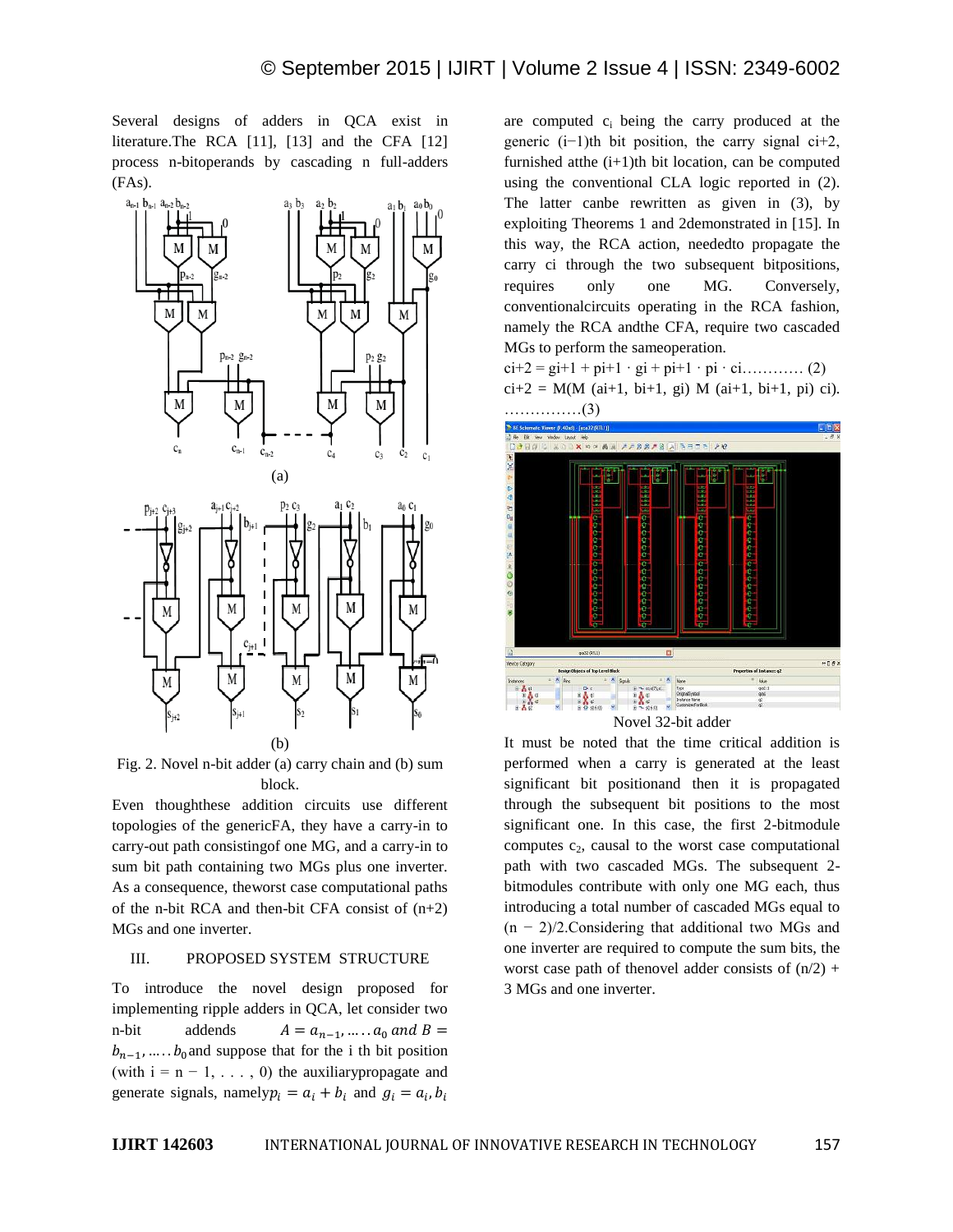## © September 2015 | IJIRT | Volume 2 Issue 4 | ISSN: 2349-6002



Novel 64-bit adder

### IV. SIMULATION RESULTS

The proposed addition design is implemented for several operands word lengths using the QCA Designer tooladopting the same rules and simulation settings used.



Block diagram



RTL schematic



# Simulation output

### V. CONCLUSION

A new adder designed in QCA was presented. It achievedspeed performances higher than all the existing QCA adders,with an area requirement comparable with the cheap RCAand CFA demonstrated. The novel adder operated in theRCA fashion, but it could propagate a carry signal through anumber of cascaded MGs significantly lower